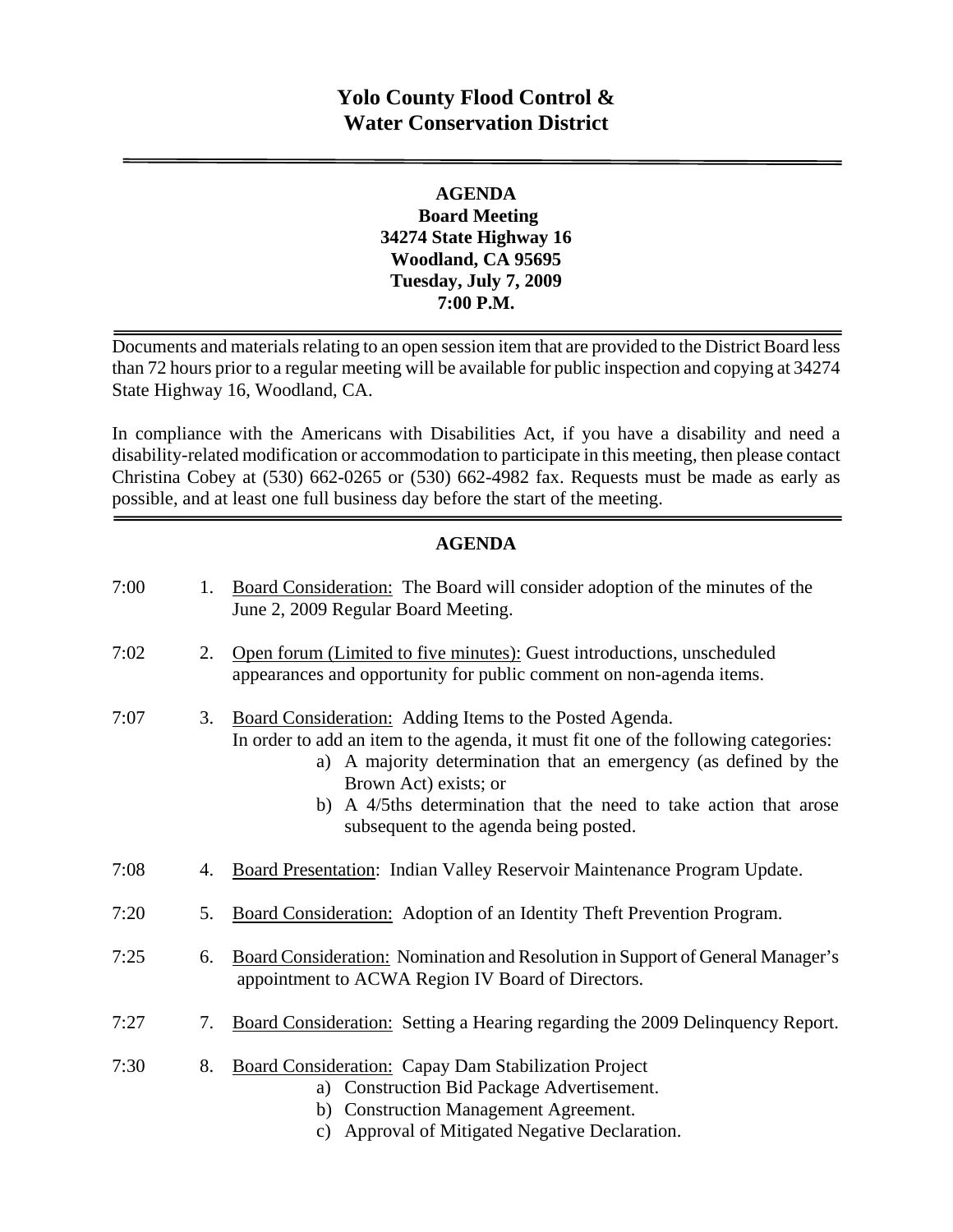| 8:00 | 9. | Directors' Reports: Each member of the Board will have the opportunity to report<br>on meetings and conferences attended during the prior month on behalf of the<br>District.                                                                                             |
|------|----|---------------------------------------------------------------------------------------------------------------------------------------------------------------------------------------------------------------------------------------------------------------------------|
| 8:05 |    | 10. Attorney's Report: The District's attorney will report on the following:<br>a) Current legal and legislative activities.                                                                                                                                              |
| 8:15 |    | 11. General Manager's Report: The Board will receive a report from the General<br>Manager or designated representatives regarding current general activities and<br>projects of the District.<br>a) General Activities<br>b) Operations, Maintenance and Water Conditions |
| 8:25 |    | 12. General Discussion: Opportunity for Board members to ask questions for<br>clarification, provide information to staff, request staff to report back on a<br>matter, or direct staff to place a matter on a subsequent agenda.                                         |
| 8:28 |    | 13. Board Consideration: The Board will consider the approval and the payments of<br>bills.                                                                                                                                                                               |
| 8:30 |    | 14. Adjourn                                                                                                                                                                                                                                                               |

The public may address the Board concerning an agenda item either before or during the Board's consideration of that agenda item. Public comment on items within the Board's jurisdiction is welcome, subject to reasonable time limits for each speaker. Upon request, agenda items may be moved up to accommodate those in attendance wishing to address that item. Times listed for consideration of agenda items are approximate only. The Board may consider any agenda item at any time during the Board meeting.

I declare that the foregoing agenda was posted at the office of the Yolo County Flood Control and Water Conservation District, 34274 State Highway 16, Woodland, CA on July 2, 2009.

By: \_\_\_\_\_\_\_\_\_\_\_\_\_\_\_\_\_\_\_\_\_\_\_\_\_\_\_\_\_\_\_\_\_\_\_\_\_

Christina Cobey, Administrative Assistant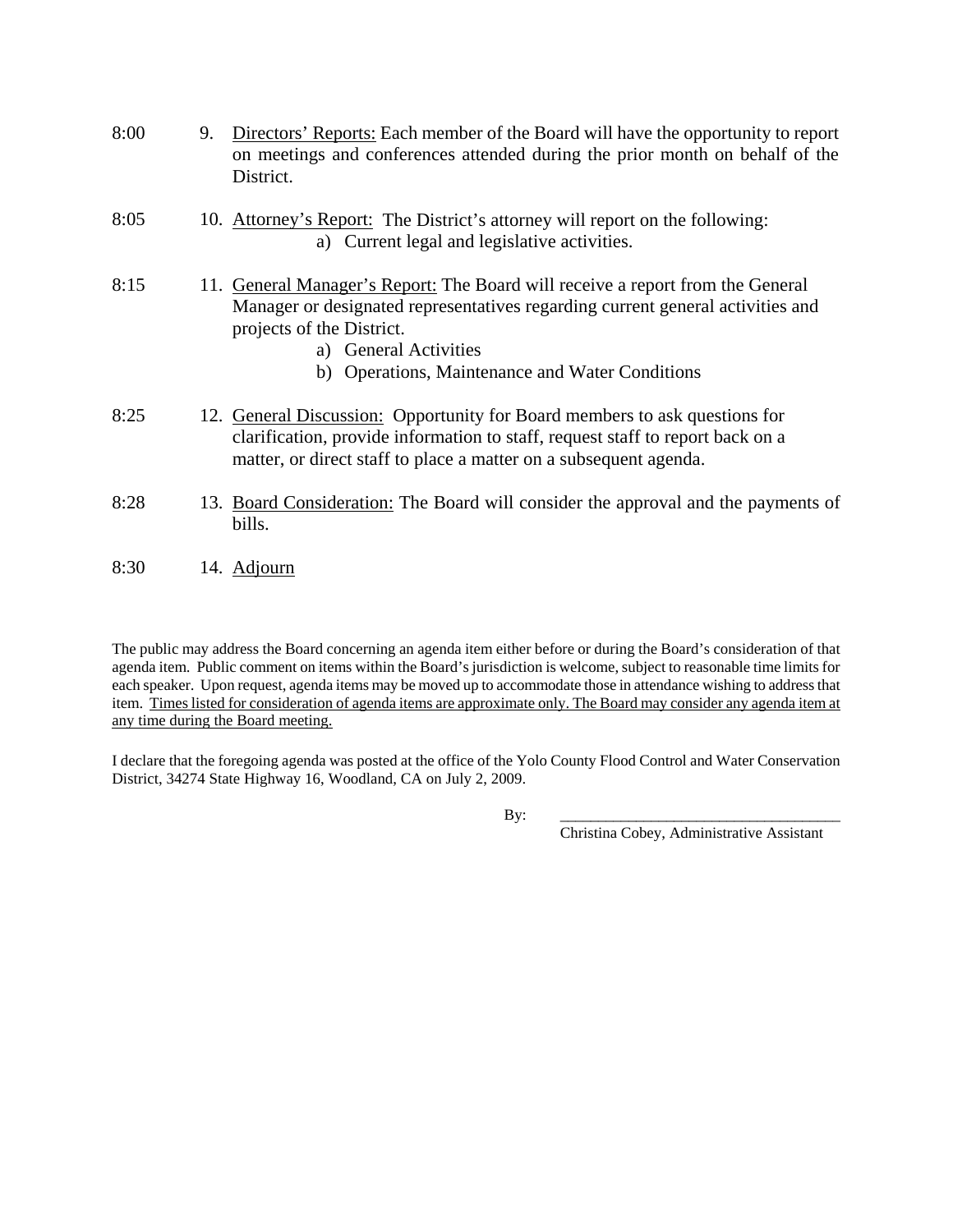

**WATER CONSERVATION DISTRICT** 

**BOARD MEETING MINUTES Tuesday, July 7, 2009, 7:00 PM YCFCWCD Offices 34274 State Highway 16 EXECUTED CONTROLS**<br> **EXECUTED CONTROLS** 

The regular meeting of the Board of Directors of the Yolo County Flood Control and Water Conservation District (District) was held at 7:00 p.m. on July 7, 2009, at its regular place of business, 34274 State Highway 16, Woodland, California. Chair Tadlock convened the meeting. In attendance were:

District Board Ron Tadlock, Chair Ann Brice, Vice Chair Jim Mayer, Director Bruce Rominger, Director Erik Vink, Director

District Staff and Consultants Tim O'Halloran, General Manager Mike Horgan, District Engineer Margaret Kralovec, Writer/Editor Stefan Lorenzato, Environmental Resource Associate Jen Reed, Project Manager Max Stevenson, Water Resources Associate Ryan Bezerra, Legal Counsel

Members of the Public Duane Chamberlain Bill Kralovec Dave Pratt Don Rominger Bob Schneider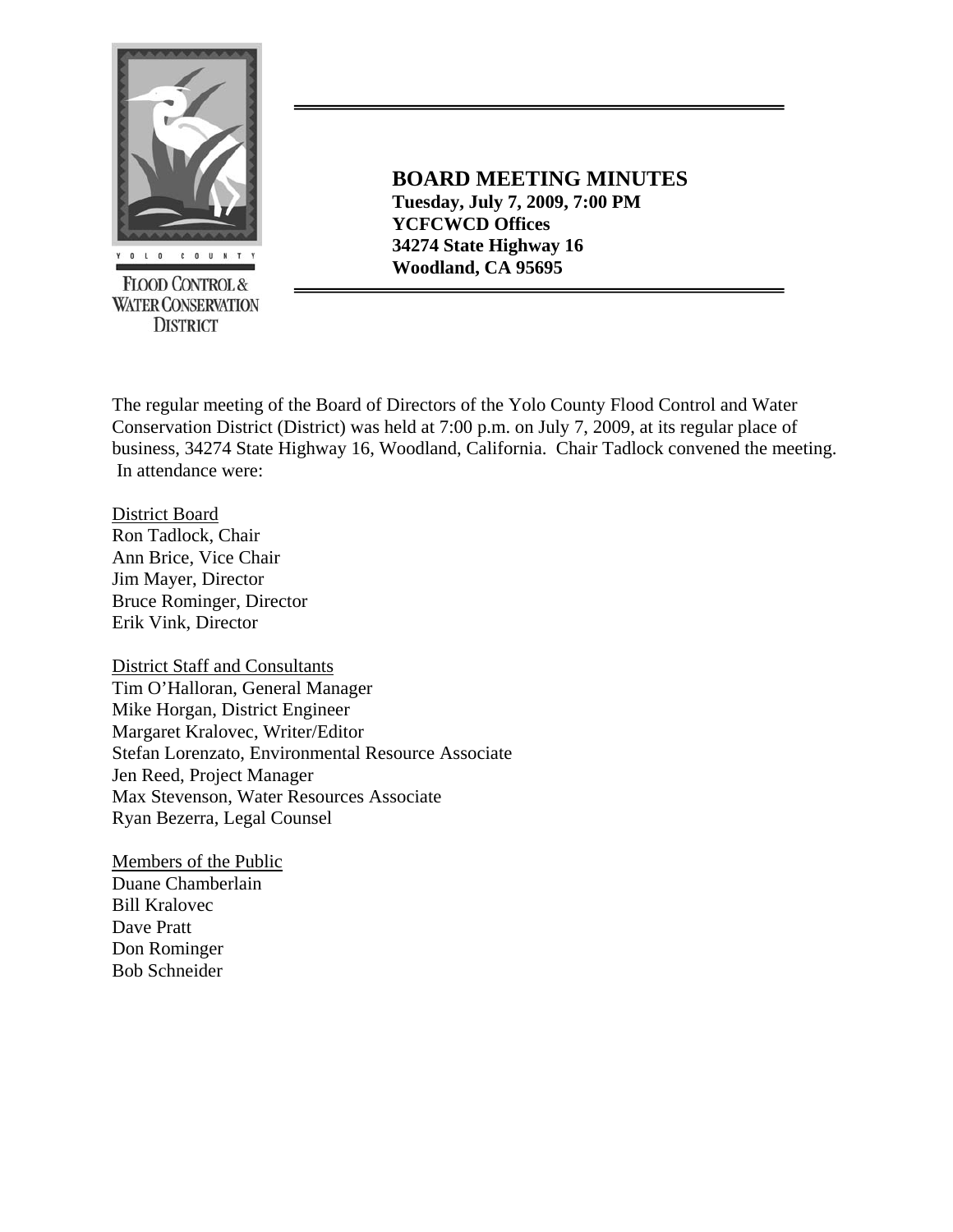#### **1. BOARD CONSIDERATION: Approval of Minutes**

**9.20 M/S/C** approved minutes with minor corrections for the June 2, 2009, Regular Board Meeting.

#### **2. OPEN FORUM**

None.

#### **3. BOARD CONSIDERATION: Adding Items to the Posted Agenda** None.

#### **4. BOARD PRESENTATION: Indian Valley Reservoir Maintenance Program Update**

Project Manager Reed briefly presented Phase 1 maintenance accomplishments at Indian Valley (IV) Reservoir. Reed described how each of the four goals of this phase, including improvement in the appearance of IV grounds and facilities, creation of a more wholesome environment, elimination of vehicle storage, and removal of safety hazards, had been achieved through the efforts of District staff over a period of several months. Facilities Supervisor Lopez oversaw the demolition and removal of the original lab building which had been converted, without proper permits, into a residence that was no longer in use. The District cleaned up unsightly public bathrooms, installed a new septic system, and restored and protected the grounds around the septic tank. Staff cleaned out debris piled around the property and removed 25 vehicles that had been stored/abandoned at the site. New signage has been installed. Reed described new processes designed to improve efficiencies for maintaining the property, including installation of a self-service usage-fee drop box, and a program to encourage users to pack out their own garbage and recycling. Current facilities include a bathroom structure, boat launch, fire pits, electrical outlets, a shed, a boathouse, and one shade structure. No dump station is available for campground users. The cleaned-up shed now houses a back-up power system for Walker Ridge telecommunications. An appropriate building to house an office or an overnight facility for staff consultants may be added in the future.

General Manager O'Halloran commended Reed's work in coordinating Phase 1 efforts, and the work of staff in accomplishing the site improvements, adding that the brief presentation to the Board could not adequately reflect the amount of work behind its successful completion. Board members expressed congratulations to staff for the dramatic improvements at IV, and inquired about the public's reaction to the changes. Reed indicated that in spite of the remoteness of the campground and the low water levels of the reservoir, the facility continued to serve a steady flow of users who willingly pay usage fees for their day-use and overnight visits. Options and requirements for potable water at the campground remain under consideration. Phase 2 improvements at the site have been postponed because of District budget concerns.

### **5. BOARD CONSIDERATION: Adoption of an ID Theft Prevention Program**

**9.21 M/S/C** adoption of the proposed program, drafted by Legal Counsel to meet Federal Trade Commission regulations that apply to the District.

### **6. BOARD CONSIDERATION: Nomination and Resolution in Support of General**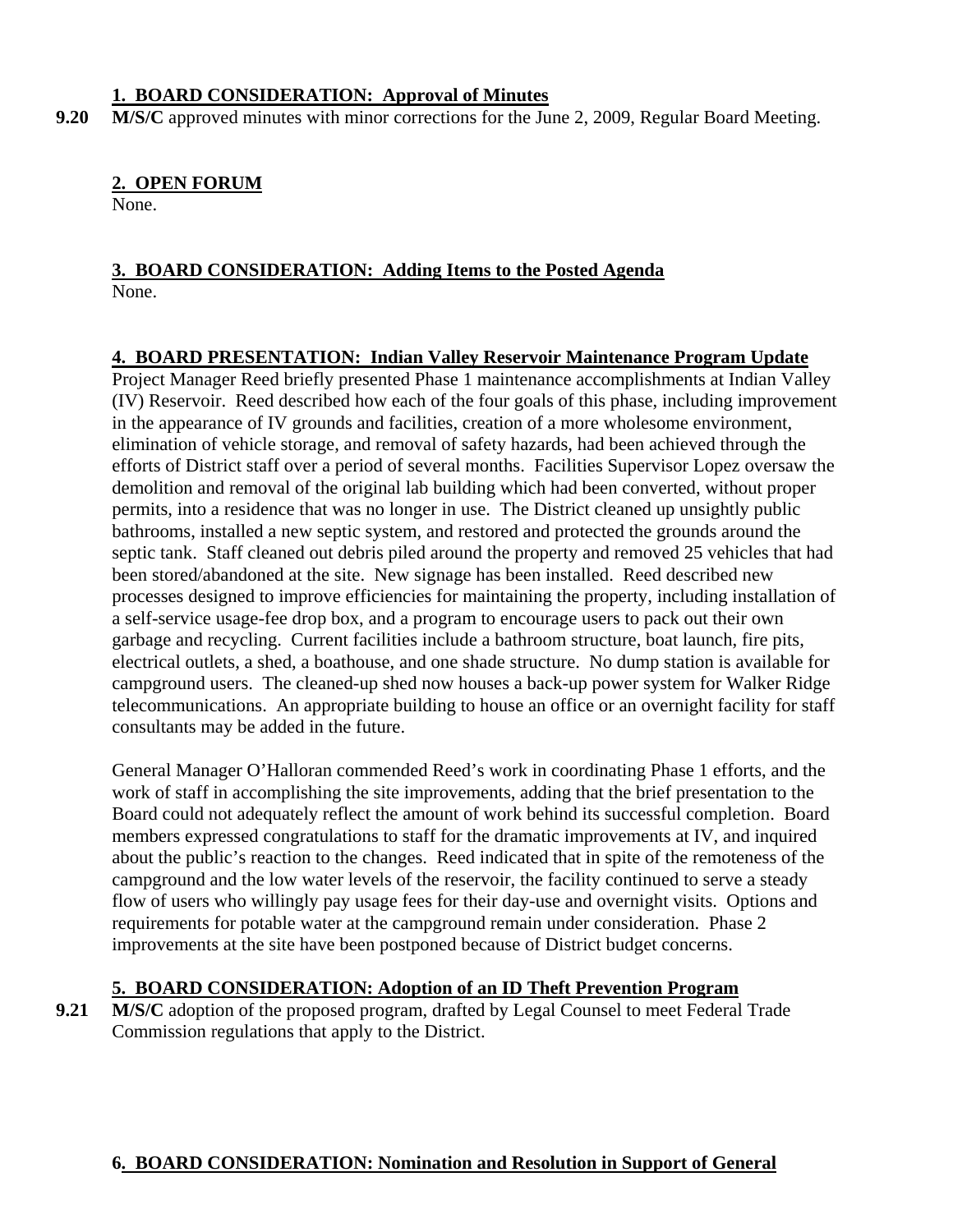#### **Manager's appointment to the ACWA Region IV Board of Directors**

 General Manager O'Halloran requested Board approval for his continuing service on the ACWA Region IV Board of Directors.

**09.07 M/S/C** Resolution 09.07 nominating Tim O'Halloran as a member of the ACWA Region IV Board of Directors. 5 Ayes.

## **7. BOARD CONSIDERATION: Setting a Hearing for 2009 Delinquency Report**

 The District must hold a public hearing, with 30 days notice, regarding delinquent accounts prior to the Board's final determination of delinquency and submission of such accounts to Yolo County for collection. Accounts can be settled directly with the District until they are submitted for collection. Legal Counsel Bezerra indicated that any Board member who may be named on the 2009 Delinquency Report must abstain from voting on this agenda item.

**9.22** M/S/C the setting of a public hearing for 7:10 p.m. at the regular August Board Meeting (August) 4, 2009) to consider the 2009 Delinquency Report, its recommendations, and any public comments that may be provided. 4 Ayes, 1 Abstention (Chair Tadlock).

# **8. BOARD CONSIDERATION: Capay Dam Stabilization Project**

District Engineer Horgan and Environmental Resource Associate Lorenzato updated the Board on the current status of the Capay Dam Stabilization Project. General Manager O'Halloran requested the Board to consider three project issues individually.

a. Construction Bid Package Advertisement

Horgan presented the District's desire to advertise for construction bids for 30 days (14 more than required by law) to give contractors sufficient time to review thoroughly the final bid documents and to develop carefully prepared bids. Horgan anticipates that once received, final bid documents will require a week of District review before being advertised (beginning of August). After the 30-day advertisement period, the District anticipates one week to review submitted bids (first week in September). General Manager O'Halloran stated that the District is not under any legal obligation to accept any of the bids, but that under current economic circumstances, contract bids are oftentimes coming in lower than anticipated. Of more concern is that the project may be more work than bidders anticipate, which provides support for providing ample time for the careful and thorough preparation of bids. O'Halloran noted that he has and will continue to be working closely with the Infrastructure Committee (Director Rominger and Chair Tadlock) to keep them apprised of final bid documents, the project schedule, progress of permits, bid proposals, and other issues.

- **9.23 M/S/C** approval of 30-day construction bid package advertisement.
	- b. Construction Management Agreement

Stantec Consulting will be submitting their final proposal for construction management of the Capay Dam Stabilization Project within the next week or two, and it is the Board's responsibility to delegate authority to General Manager O'Halloran to negotiate and to enter into a construction management agreement with Stantec Consulting. O'Halloran indicated this would be a decision made in close coordination with the Infrastructure Committee. He added that even though there has been a long history of successful work on this project with Stantec, he has informed Stantec that he expects their bid to reflect current conditions and the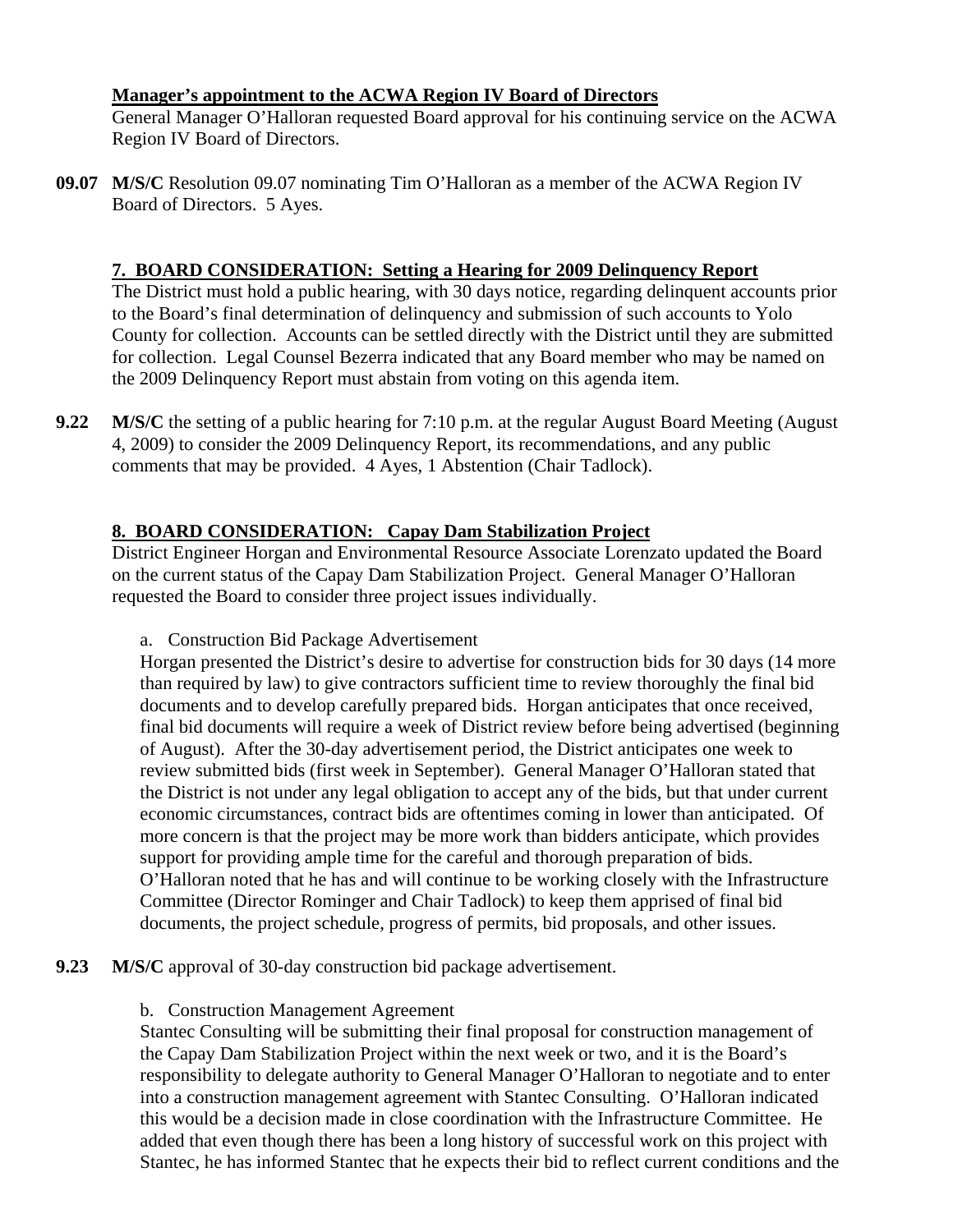current bid climate. Director Mayer asked for and received confirmation that a signed agreement did not confer District liability should the project be unable to proceed. District Counsel Bezerra indicated that, in addition to a signed agreement, a "Notice to Proceed" is required to make the agreement enforceable. The District is expecting Stantec's proposal to be received by the end of the week, and that it will include a comprehensive scope of work, including specification of identified tasks.

**9.24 M/S/C** approval to authorize the General Manager to negotiate and to approve a Construction Management Agreement with Stantec Consulting for the Capay Dam Stabilization Project..

#### c. Approval of Mitigated Negative Declaration

Environmental Resource Associate Lorenzato reviewed the District's requirement to identify any adverse environmental impacts of the project before necessary permits can be approved. He noted that the District had contracted with ESA Associates to perform an initial study of the project for environmental impacts, which was now complete. Based on this study, the District has prepared a Mitigated Negative Declaration that identifies mitigations that will ensure that the project will not result in adverse environmental impacts. The District is seeking permits from the US Army Corps of Engineers, the California Department of Fish & Game, and the Regional Water Quality Control Board, who will review both the Initial Study and the Mitigated Negative Declaration as part of their permit review process. Board approval of the Mitigated Negative Declaration allows the permit process and evaluations to proceed, and commits the District and its contractors to carrying out the mitigations specified in the declaration.

Lorenzato described the identified mitigations as limited, common sense measures that will be fully reflected in all construction documents. They mostly consist of temporary construction measures such as fencing and marking to reduce potential for harm during the construction of the apron. Because the new construction will replace a small portion of wetland, a new wetland will be constructed within the District's service area as a permanent mitigation measure.

O'Halloran thanked District Engineer Horgan and Environmental Resource Associate Lorenzato for their thorough preparatory work on the Capay Dam Stabilization Project. Director Vink stated the Board's gratitude to Director Rominger and Chair Tadlock for their dedication of time and energy on this project as members of the Infrastructure Committee.

**9.25 M/S/C** approval of the Mitigated Negative Declaration, and delegation of authority to the General Manager to complete all required mitigations.

### **9. DIRECTORS' REPORTS**

 Director Mayer reported that the work of the Yolo County Governance Committee continues to work on the Joint Powers Authority for the Water Resources Association of Yolo County.

Vice Chair Brice reported that she had taken part in the workshop and tour of the Cache Creek Settling Basin, organized by FloodSAFE Yolo Program Manager Fran Borcalli and General Manager O'Halloran. O'Halloran added that he was pleased at the turnout, and that the attendees included key stakeholders, such as agency representatives and landowners, who have an interest in Settling Basin issues.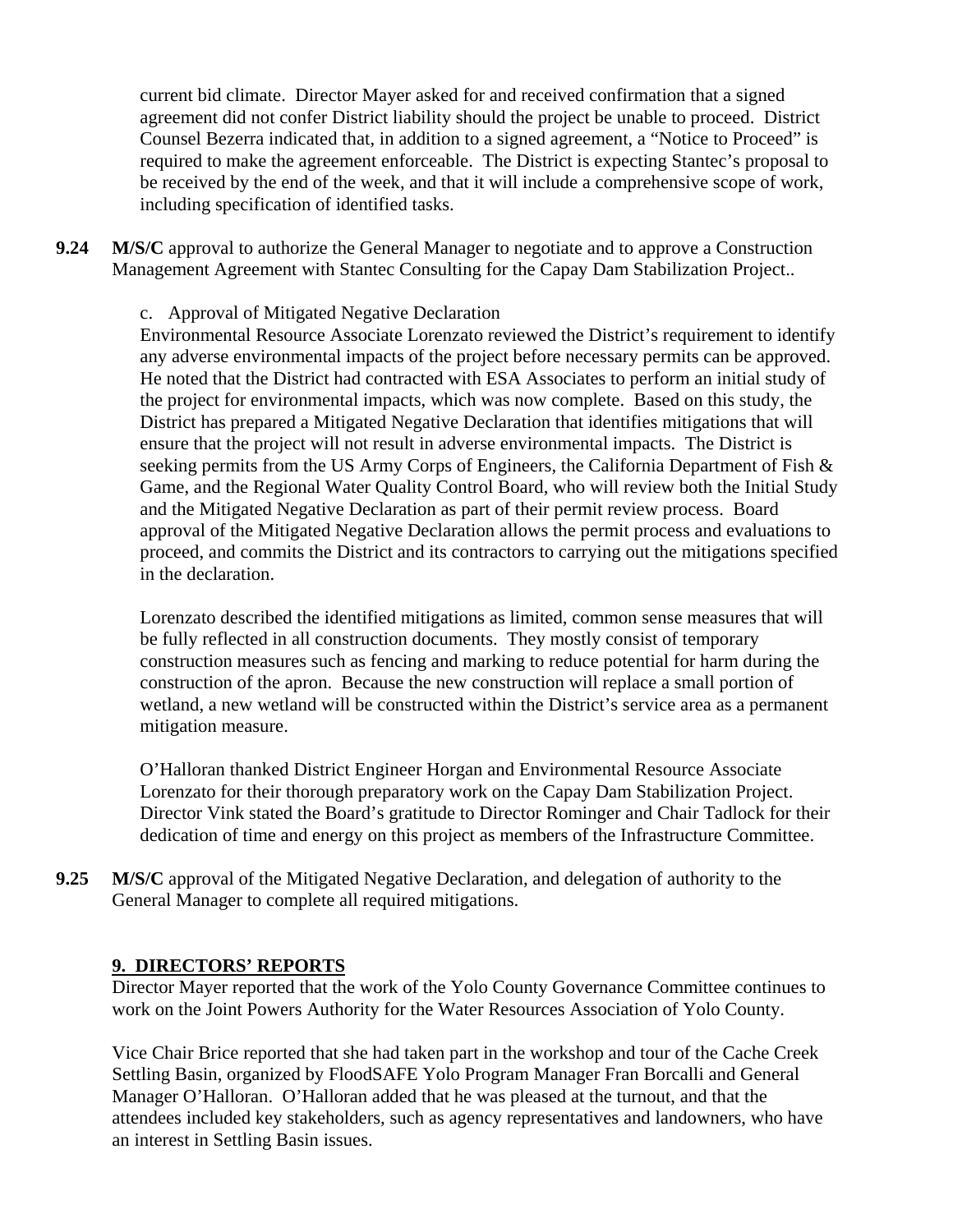Directors Vink and Rominger and General Manager O'Halloran will be attending a Lake County 2x2 on July 8.

## **10. ATTORNEY'S REPORT**

Legal Counsel Bezerra reported on a flurry of activity in early June related to Yolo Bypass management issues.

Bezerra reported that legislative activities are in a constant state of change. Internal working groups are working to develop documents for policy committees on as many as 60-65 waterrelated bills. Two water conservation bills (AB 49 and SB 261) have yet to be reconciled. The State budget crisis has overtaken consideration of all other issues, and major water-related bills will likely be addressed at a later point in time.

Bezerra stated that at this time, there is no news on whether property taxes will become part of the State's budget solution. One budget remedy under consideration is for the State to use transit tax money that would otherwise go to counties. This option would be devastating to Yolo County, which uses its portion of the gasoline tax to maintain county roads.

# **12. GENERAL MANAGER'S REPORT**

- a. General Activities O'Halloran had nothing to add beyond general activities already discussed in the meeting.
- b. Operations, Maintenance, and Water Conditions July 10 marks the end of the District's allocated deliveries. Deliveries of unallocated water will extend for the next week or two, depending on demand. During August and September, the Solano Decree permits the release of 6,000 acre feet of water, but because of the high rate of water loss in dry channels, these late season releases will not reach far into the delivery system. The District will try to sell and to deliver available water as

efficiently as possible at the upper end of the system.

The District has been attempting to respond to special circumstances and needs of its customers, and will continue to do so in the remaining days of the delivery season. The District continues to work closely with farmers, some of whom are pumping water into the system.

# **13. GENERAL DISCUSSION**

Director Vink reported that he will not be able to attend the August Regular Board Meeting.

# **14. BOARD CONSIDERATION: Payment of Bills**

**9.26** M/S/C approval for the following claim(s) for payment: